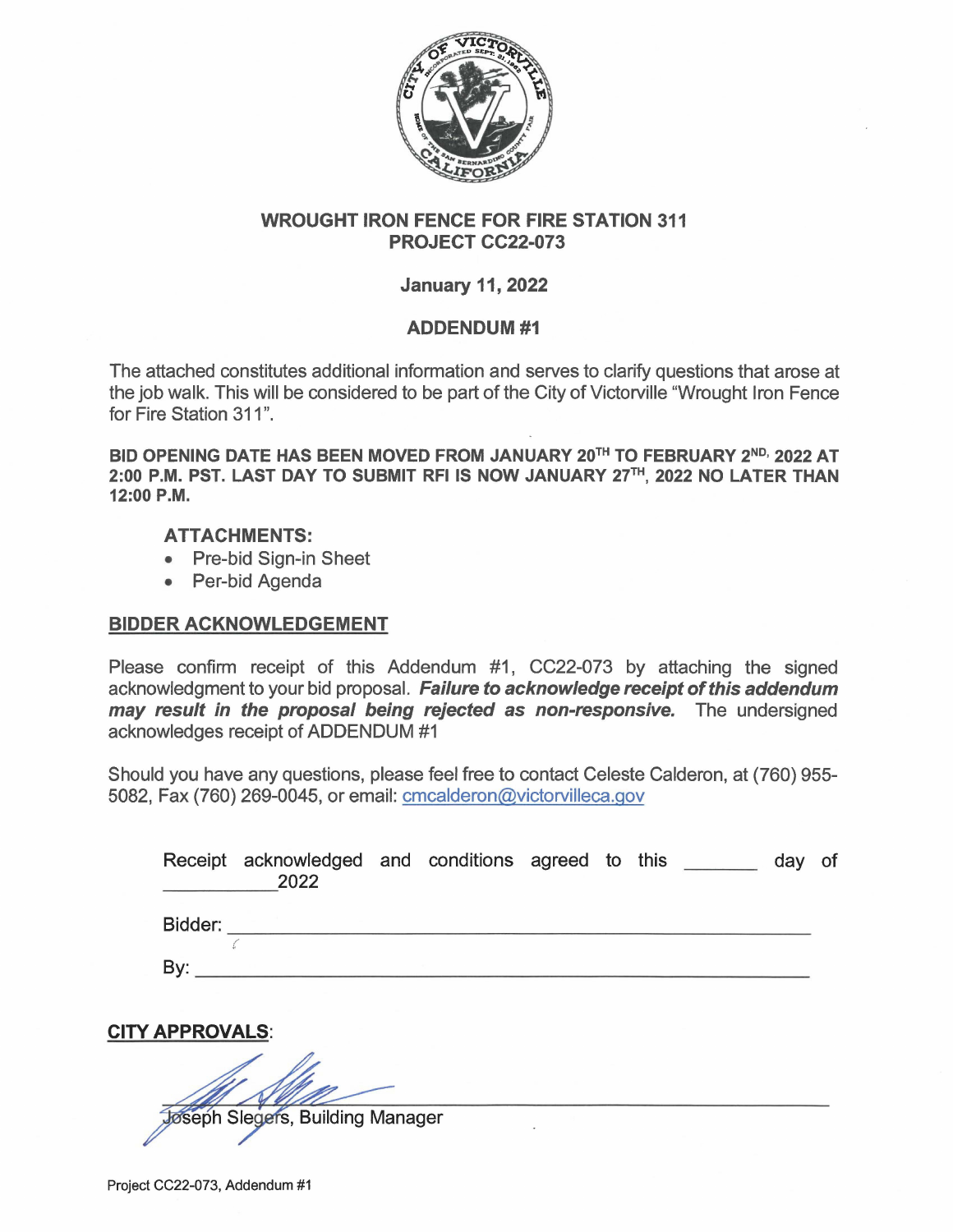# **MANDATORY PRE-BID MEETING January 6, 2022 at 10:00 a.m. PROJECT NAME: Wrought Iron Fence at Fire Station 311 PROJECT #: CC22-073**

 $\equiv$ 

| <b>COMPANY NAME &amp; REPRESENTATIVE</b>                         | <b>ADDRESS</b>                               | <b>PHONE#</b> | FAX#         | <b>E-MAIL</b>                            |  |
|------------------------------------------------------------------|----------------------------------------------|---------------|--------------|------------------------------------------|--|
| City of Victorville - Elizabeth Salcido<br><b>Buyer</b>          | 14343 Civic Dr.<br>Victorville, CA 92392     | 760-243-6371  | 760-269-0045 | esalcido@victorvilleca.gov               |  |
| City of Victorville - Eddie Gleason<br><b>Facilities Manager</b> | 14343 Civic Dr.<br>Victorville, CA 92392     | 760-955-5256  |              | egleason@victorvilleca.gov               |  |
| City of Victorville - Fred Stout<br><b>Division Chief</b>        | 14343 Civic Dr.<br>Victorville, CA 92392     | 760-955-5231  |              | fstout@victorvilleca.gov                 |  |
| <b>CONTRACTOR</b>                                                |                                              |               |              |                                          |  |
| <b>HARRIS STEEL FENCE - DANIEL</b>                               | 8728 SO. SAN PEDRO ST.<br><b>LOS ANGELES</b> | 323-751-4104  | 323-751-8812 | DANIEL@HARRISFENCECO.CO<br><u>M</u>      |  |
| RED HAWK FENCE - JACOB MOORE                                     | 262 e. 1st ST. PERRIS CA<br>92570            | 909-272-0945  | 951-657-6442 | JACOB@REDHAWKSERVICES.<br>U <sub>S</sub> |  |
| ALL AMERICAN FENCE - JOHN NOSS                                   | 16653 WALNUT ST.<br>HESPERIA, CA 92345       | 760-948-2428  |              | JOHN@AAFE.NET                            |  |
| AUTOMATED GATE SERVICES FORMERLY GATES<br>ARE US - BRAD KAHN     | 13333 MUSTANG AVE<br>APPLE VALLEY CA 92307   | 760-963-1892  |              | INFO@GATESAREUS.COM                      |  |
| BEHRSE CONSTRUCITON - ERIC BEHRSE                                | 9549 SVL BOX<br>VICTORVILLE, CA 92345        | 760-998-8328  |              | ERICBEHRSE@GMAIL.COM                     |  |
|                                                                  |                                              |               |              |                                          |  |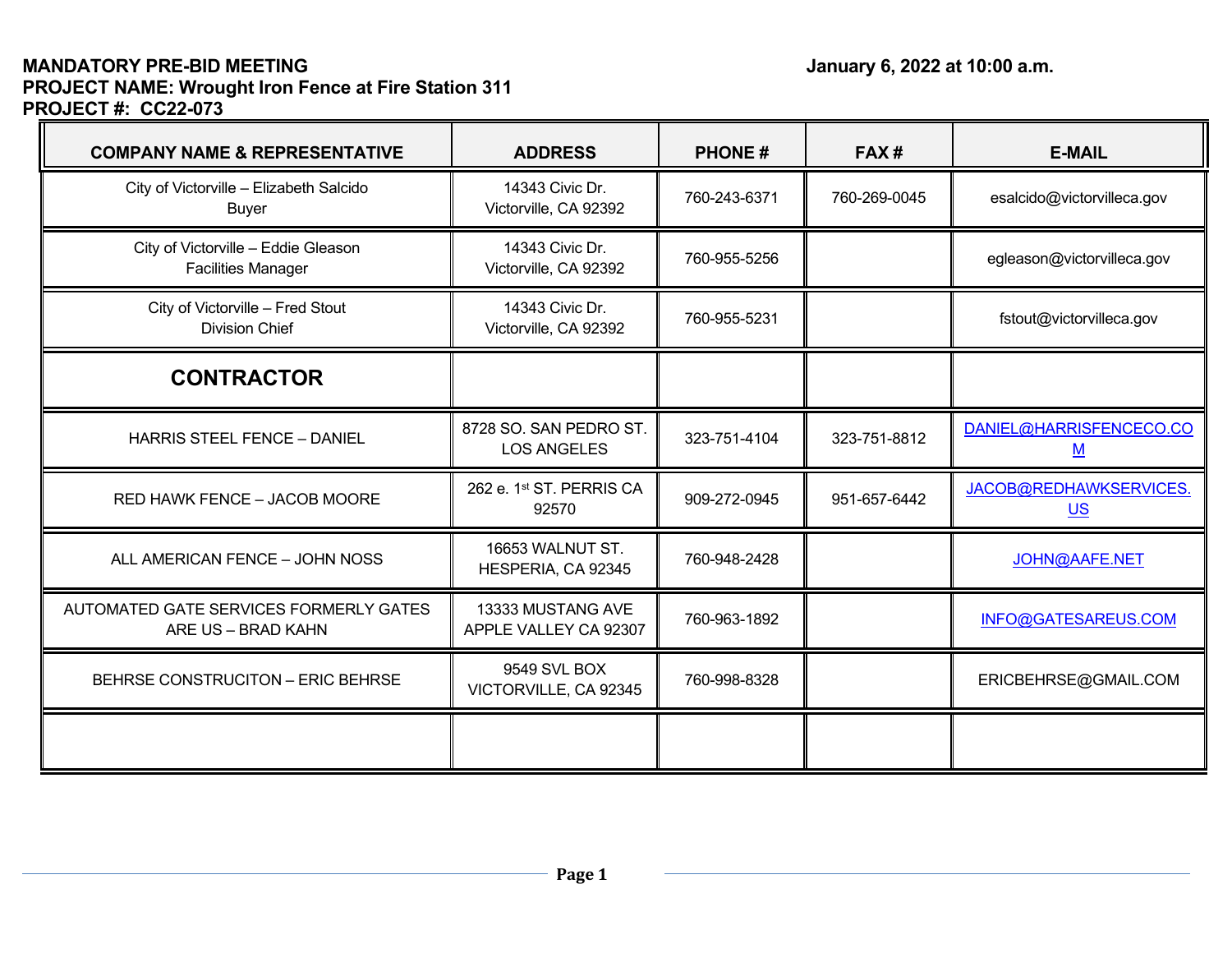## **Mandatory Pre-Bid Meeting AGENDA**

### **WROUGHT IRON FENCE FOR FIRE STATION 311 PROJECT CC22-073**

**January 6, 2022 at 10:00 a.m. JOB SITE: Fire Station 311,** 

- 1. Welcome
- 2. Introductions
- 3. Brief overview of Project
- 4. Bid-Related notes:
	- a. Documents required noted on Submission Certification
	- b. Documents must have original signatures
	- c. Addenda must be acknowledged by signing the addendum page
	- d. Contractor to provide notification when replacing Subcontractor from the original Sublist as submitted.
- 5. Licenses
	- a. CSLB licenses: **License Class A, B, or C13**
	- b. City of Victorville Business License applies to prime and subs
- 6. State prevailing wage project. Senate Bill 854 applies All contractors and subcontractors must be registered with DIR to bid on any public works projects.
- 7. Electronic Certified Payroll Reporting (eCPR) Contractors and subcontractors on all public works projects awarded must use this system to furnish certified payroll records to the Labor Commissioner. Contractors and subcontractors who have been submitting PDF copies of their certified payroll records for earlier projects must also begin using the new system. For more information go to [www.dir.ca.gov](http://www.dir.ca.gov/) under Labor Law Public Works. City of Victorville will also require getting copies of all certified payrolls.
- 8. Following award, provide:
	- a. Insurance certificates
	- b. Two original signed contract agreement
- 9. 5% retention will be held from each invoice, will release 45 days following NOC
- 10. Deadline for questions **JANUARY 13, 2022** at **12:00 P.M.** Questions must be written, submitted via email or fax
- 11. Bids are due by **JANUARY 20, 2022** at **2:00 p.m. PST.** Mailed or delivered to City Hall, 14343 Civic Drive, 2<sup>nd</sup> Floor, Victorville, CA 92392 Attn: Celeste Calderon.
- 12. Q&A Staff